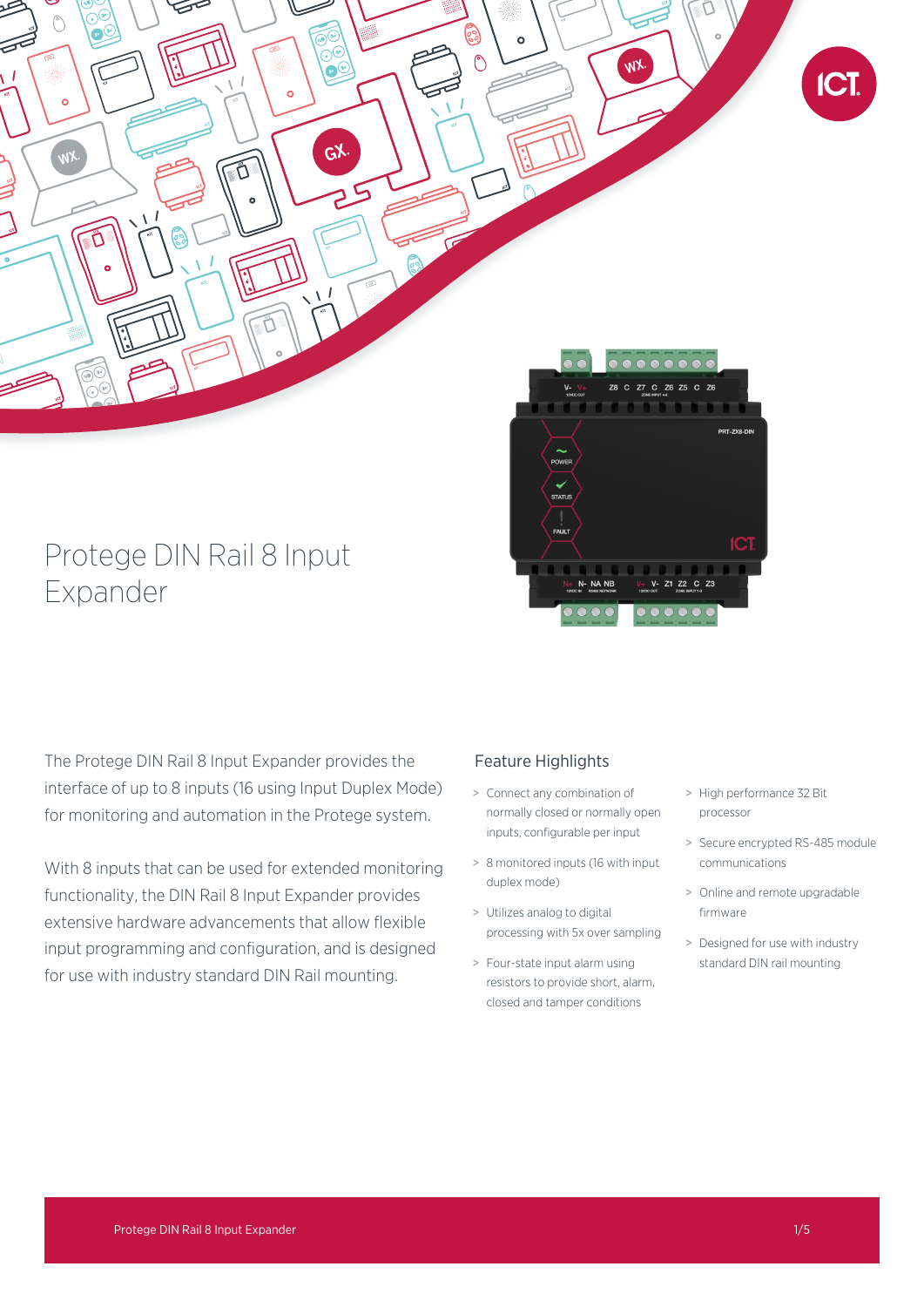## Connectivity and System Expansion

Expanding the Protege system with local inputs and outputs allows convenient, cost-effective expansion with the following additional benefits:

- > 8 inputs (16 with input duplex mode) can be assigned to any 4 areas in the system, each being processed using different options or features
- > Address configuration of the input expander is achieved using the address programming feature of the Protege system controller

## Communication

A single RS-485 communication interface port used for all network communication functions and interconnection to other modules.

## Power Supply

Device power is supplied from a 12VDC input. Ultra low current requirements ensure cost-effective power distribution.

## Upgradable Firmware

Utilizing the latest flash technology and high performance communication mediums, the firmware can be updated via the Protege interface.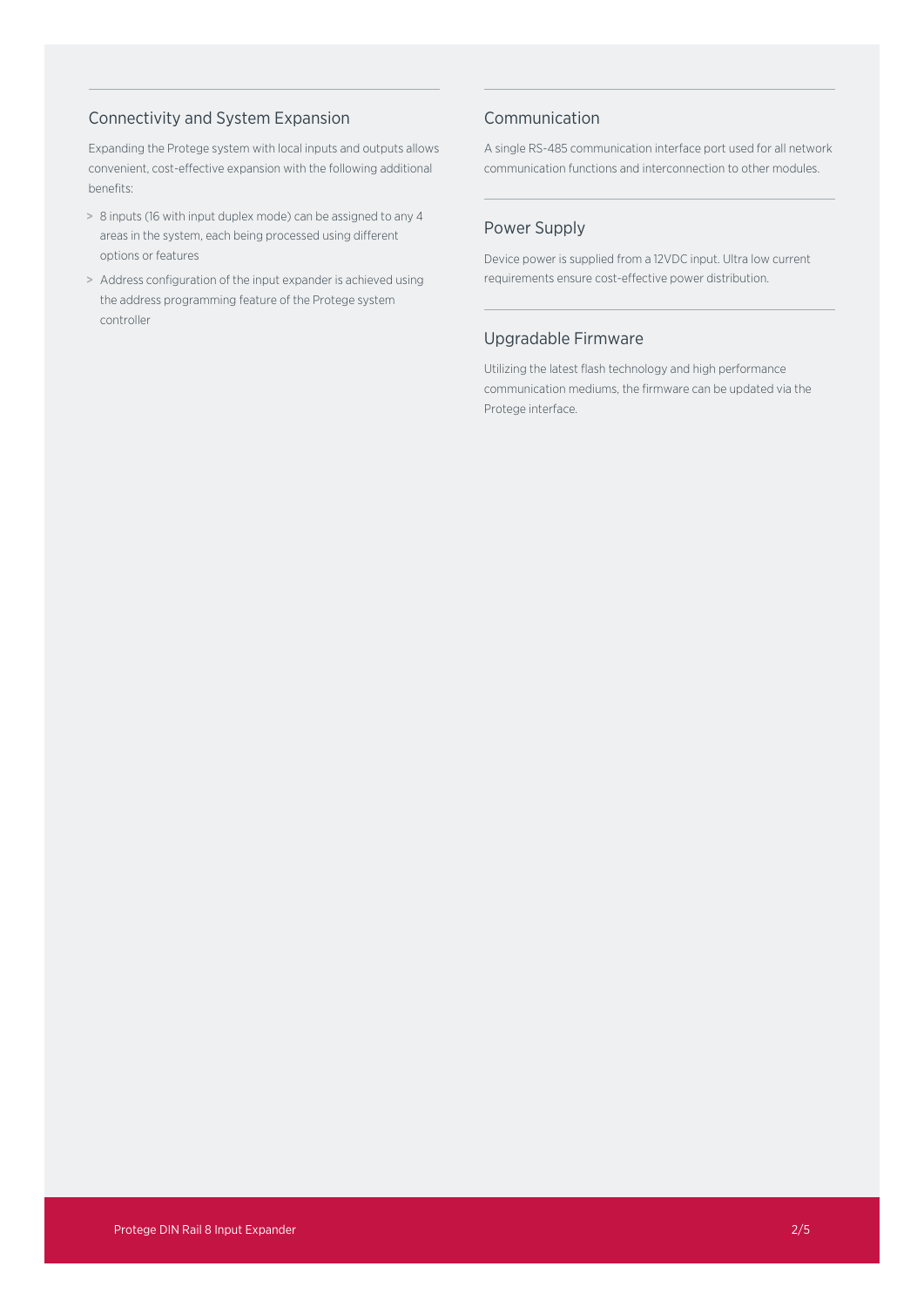## Technical Specifications

| <b>Ordering Information</b>               |                                                                                                       |
|-------------------------------------------|-------------------------------------------------------------------------------------------------------|
| PRT-ZX8-DIN                               | Protege DIN Rail 8 Input Expander                                                                     |
| <b>Power Supply</b>                       |                                                                                                       |
| DC Input Voltage                          | $11-14VDC$                                                                                            |
| DC Output Voltage<br>(DC IN Pass-Through) | 10.83-14.0VDC 0.7A (Typical) Electronic Shutdown at 1.1A                                              |
| Operating Current                         | 50mA (Typical)                                                                                        |
| Total Combined Current*                   | $1.5A$ (Max)                                                                                          |
| Low Voltage Cutout                        | 8.7VDC                                                                                                |
| Low Voltage Restore                       | 10.5VDC                                                                                               |
| Communication                             |                                                                                                       |
| <b>RS-485</b>                             | Isolated Module Network                                                                               |
| <b>Inputs</b>                             |                                                                                                       |
| Inputs                                    | 8 High Security Monitored Inputs (10ms to 1hr Input Speed Programmable)<br>16 using Input Duplex Mode |
| Trouble Inputs                            | 16                                                                                                    |
| <b>Dimensions</b>                         |                                                                                                       |
| Dimensions (L x W x H)                    | 78.4 x 90 x 44.1mm (3.08 x 3.54 x 1.73")                                                              |
| Net Weight                                | 160g (5.6oz)                                                                                          |
| Gross Weight                              | 230g (8.1oz)                                                                                          |
| <b>Operating Conditions</b>               |                                                                                                       |
| Operating Temperature                     | UL/ULC 0° to 49°C (32° to 120°F): EU EN -10° to 55°C (14° to 131°F)                                   |
| Storage Temperature                       | $-10$ ° to 85°C (14° to 185°F)                                                                        |
| Humidity                                  | 0%-93% non-condensing, indoor use only (relative humidity)                                            |
| Mean Time Between Failures (MTBF)         | 784,316 hours (calculated using RFD 2000 (UTE C 80-810) Standard)                                     |

\* The total combined current refers to the current that will be drawn from the external power supply to supply the expander and any devices connected to its outputs. The auxiliary outputs are directly connected via thermal resettable fuses to the N+ N- input terminals, and the maximum current is governed by the trip level of these fuses.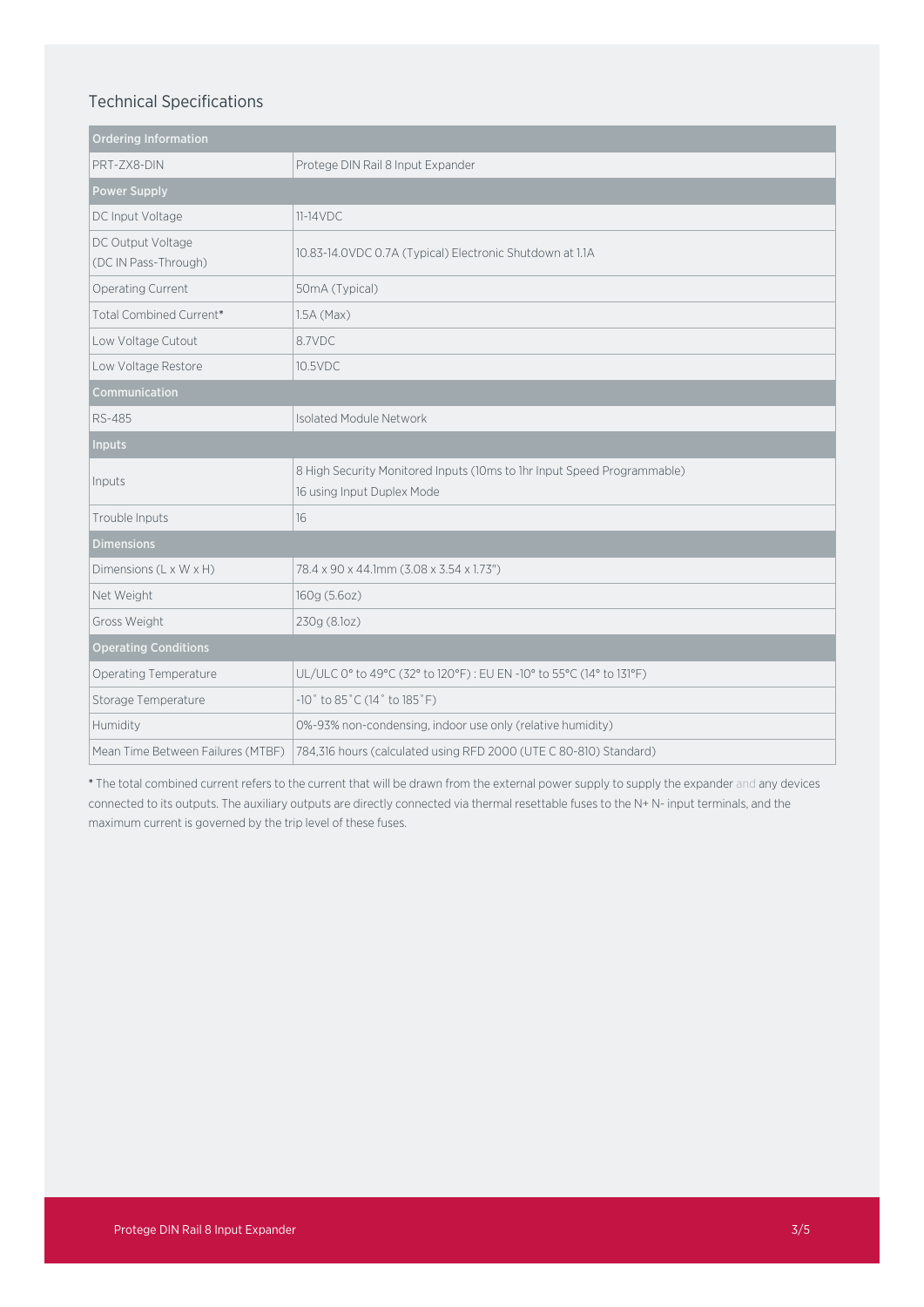### Regulatory Notices

#### RCM (Australian Communications and Media Authority (ACMA))

This equipment carries the RCM label and complies with EMC and radio communications regulations of the Australian Communications and Media Authority (ACMA) governing the Australian and New Zealand (AS/NZS) communities.

#### CE – Compliance with European Union (EU)

Conforms where applicable to European Union (EU) Low Voltage Directive (LVD) 2014/35/EU, Electromagnetic Compatibility (EMC) Directive 2014/30/EU, Radio Equipment Directive (RED)2014/53/EU and RoHS Recast (RoHS2) Directive: 2011/65/EU + Amendment Directive (EU) 2015/863.

This equipment complies with the rules of the Official Journal of the European Union, for governing the Self Declaration of the CE Marking for the European Union as specified in the above directives.

Security Grade 4, Environmental Class II, EN 50131-1:2006+A2:2017, EN 50131-3:2009, EN 50131-6:2008+A1:2014, EN 50131-10:2014, EN 50136-1:2012, EN 50136-2:2013, EN 60839-11-1:2013, Power frequency magnetic field immunity tests EN 61000-4-8, Readers Environmental Class: IVA, IK07.

#### UK Conformity Assessment (UKCA) Mark

This equipment carries the UKCA label and complies with all applicable standards.

#### UL/ULC (Underwriters Laboratories)

- > UL1610 for Central-Station Burglar-Alarm Units
- > UL294 for Access Control System Units
- > CAN/ULC S304 for Signal Receiving Centre and Premise Burglar Alarm Control Units
- > CAN/ULC S319 for Electronic Access Control Systems
- > CAN/ULC S559 for Fire Signal Receiving Centres and Systems

#### Federal Communications Commission (FCC)

FCC Rules and Regulations CFR 47, Part 15, Class A.

This equipment complies with the limits for a Class A digital device, pursuant to Part 15 of the FCC rules. Operation is subject to the following two conditions: (1) This device may not cause harmful interference; (2) This device must accept any interference received, including interference that may cause undesired operation.

#### Industry Canada

#### ICES-003

This is a Class A digital device that meets all requirements of the Canadian Interference-Causing Equipment Regulations. Cet appareil numérique de la classe A est conforme à la norme NMB-003 du Canada.

#### CAN ICES-3 (A)/NMB-3(A)

> For a full regulatory and approval list please visit the ICT website.